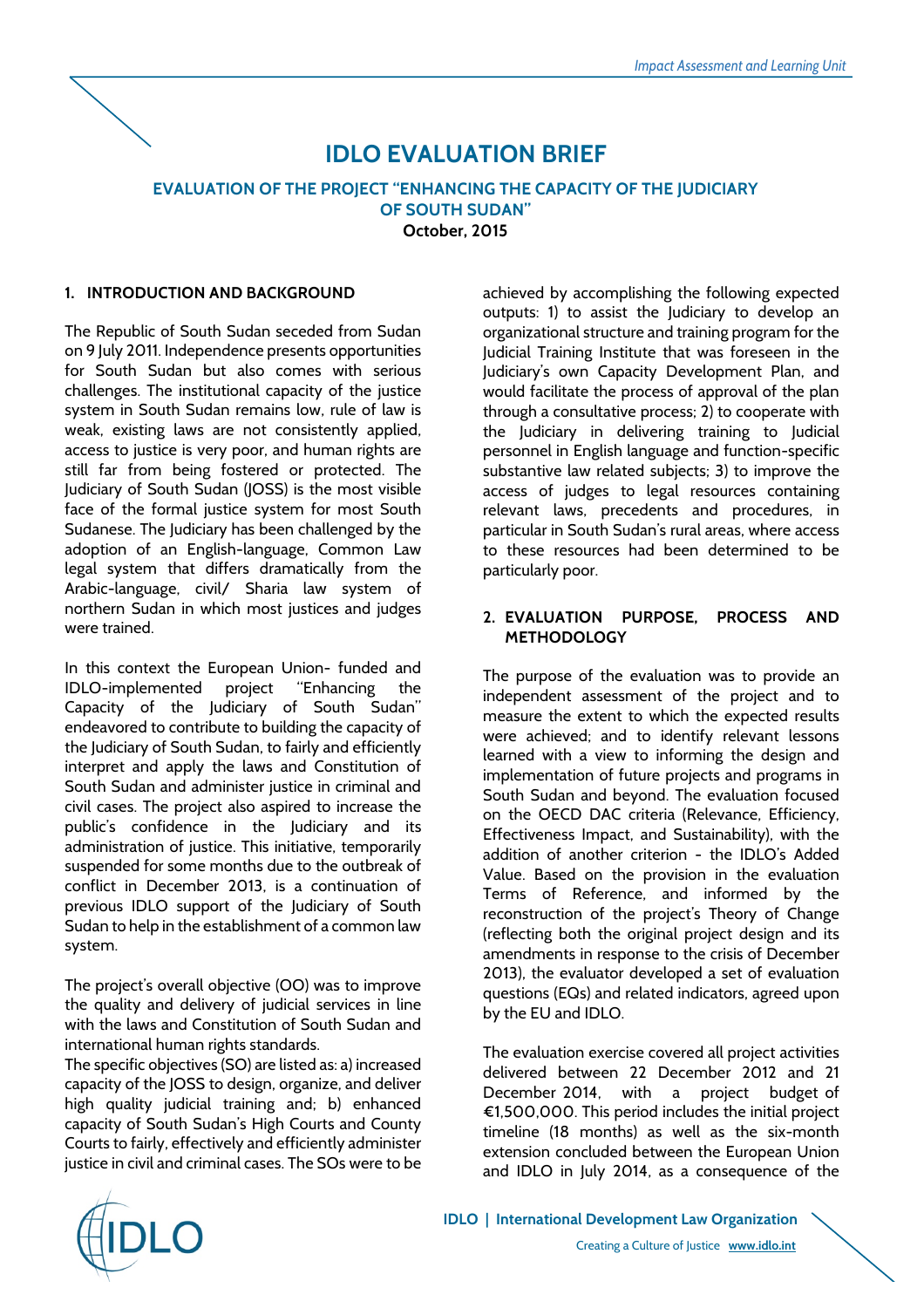suspension of project implementation, due to political instability in the country.

Data for the evaluation was collected in two phases. Firstly, a desk study, consisting of a review of all relevant documents on the project, its Theory of Change, the capacity development strategy of the JOSS and the project- generated regular reports, including data analysis of the results of IDLO's  $internal$  approach for evaluating training<sup>1</sup>. Secondly, a mission to South Sudan, which comprised a series of individual interviews of key informants, on the project and its context; focus group discussions with participants of the English language and law-related trainings (including both the judicial support staff and the judicial associates), the IDLO staff, the European Union Delegation as donor of the project, the leadership and staff of the Judiciary of South Sudan (as the main beneficiaries of the project), court users, relevant NGOs (e.g., the South Sudanese Bar Association) and other donors and development partners, formerly and currently involved in judicial support in South Sudan.

Constraints and limitations were encountered during the evaluation process. The volatile situation in South Sudan made it too dangerous to travel to South Sudan's rural area, therefore, the field phase of the evaluation was restricted to Juba only. In addition, opportunities to interview members of the leadership of the Judiciary were limited. The evaluation team was only able to conduct a brief interview of about 25 minutes with the Chief Justice and the Deputy Chief Justice.

#### **3. FINDINGS - ANSWERS TO THE EVALUATION QUESTIONS (EQS)**

**EQ 1 - Responsiveness to capacity - related needs of the Judiciary** (Based on the OECD DAC criterion Relevance + IDLO criterion Value Added).

The project's intent of combining substantive and language training of judicial staff with the development of the Judiciary's own autonomous training capacity was fully in line with the capacity building strategic plan of the Judiciary of South Sudan. The project emphasized in particular the development of skills related to the management,

administration and trying of cases, and to a lesser extent the strengthening of general administrative skills and general administrative capacity of the Judiciary as a whole. Coordination with other development partners was limited to the exchange of information on activities, but did not extend to coordination at the level of support strategies.

#### **EQ 2 - Responsiveness to the operating context changing conditions** (Based on the OECD DAC criterion Relevance)

IDLO reacted flexibly and promptly to the volatile and changing circumstances in South Sudan. A relatively comprehensive risk analysis, in combination with IDLO's good relationship with the Judiciary, helped the project to adequately reprioritize the training-related project components after the outbreak of the crisis. The risk analysis was less comprehensive for the demanding effort to establish a Judicial Training Institute. Neither the original risk analysis nor the post-crisis amendments of the project sufficiently emphasized the organizational and political complexities of capacity building support for the Judiciary under South Sudan's volatile conditions.

#### **EQ 3 - Allocation of human and financial resources** (Based on the OECD DAC criterion Efficiency)

IDLO allocated and used staff and financial resources flexibly, in particular in the training-related components of the project, also by exploiting synergies between its interventions to react to ebb and flow in the project's work cycle. Data from IDLO's training monitoring system (TIMS) and the informal exchange among staff members, allowed the project to react promptly to challenges of earlier workshops in subsequent training, e.g., by better clustering the trainees according to language abilities; and by starting to use more national trainers and resource persons.

#### **EQ 4 - Contributions to the establishment of the Judicial Training Institute (JTI) (Based on the OECD DAC criteria Effectiveness and Sustainability)**

The project has provided several building blocks for establishing a Judicial Training Institute in South



l



 $1$  The approach entails the submission of questionnaires to trainees, during and at the end of the training, to assess participants' perception towards the course, the instructor(s) and their own learning achievements. All data are then collected and stored in the Training Information Management System

<sup>(</sup>TIMS), a web-based monitoring tool, repository of all the information related to the evaluation of training and the trainees, able to automatically generate course and module reports through basic data aggregation.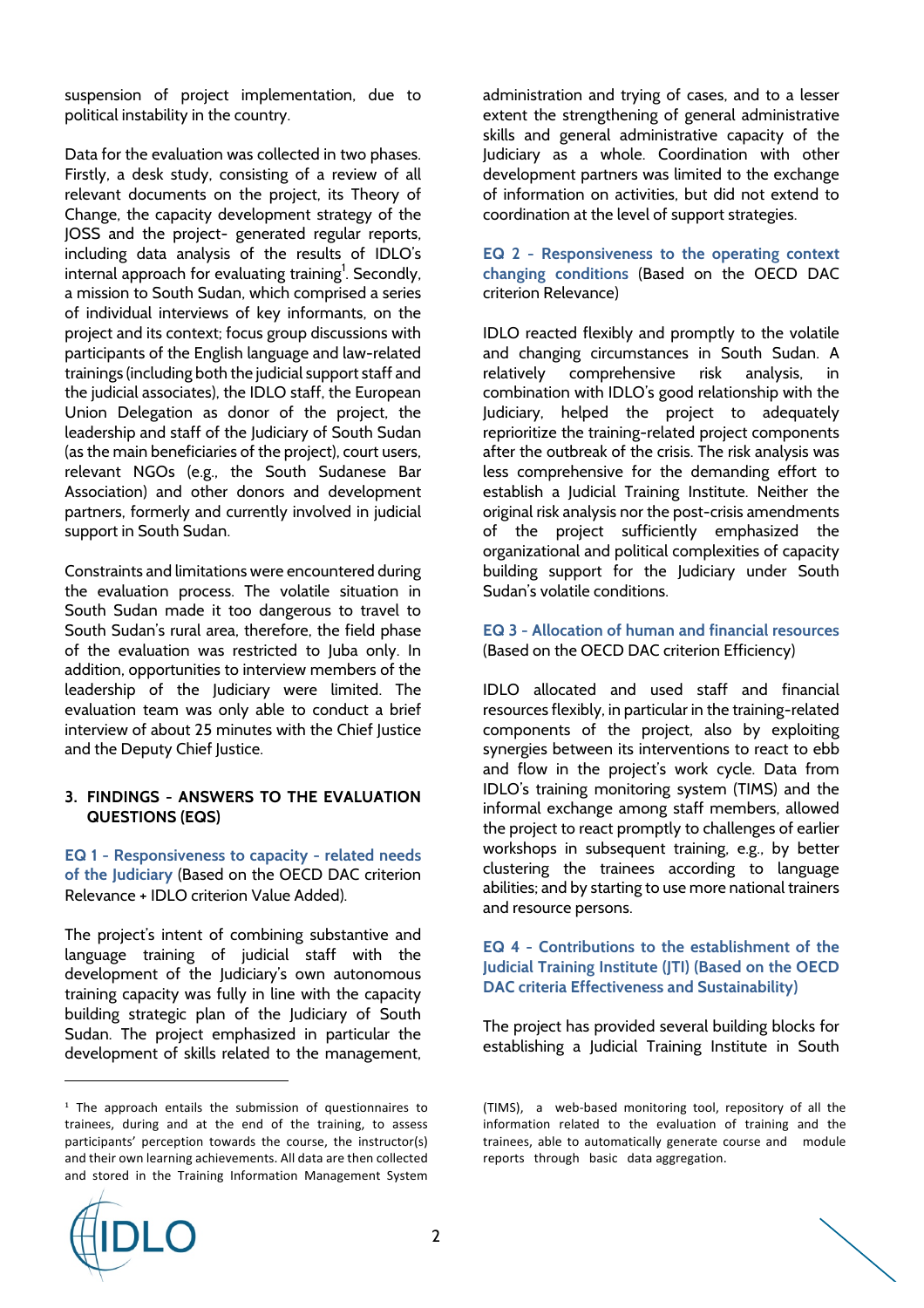Sudan, such as a Training Needs Assessment (TNA) and technical input from Kenyan and Ugandan officials on the structure of the future Institute. However, delays in this part of the project linked to the weak organizational capacity of the Judiciary, and its highly centralized and personalized decision structure, meant that the development of this organizational structure and the design of a curriculum for the Institute could not be completed.

**EQ 5 - Contributions to English Language improvements and increased substantive knowledge of the judges and the judicial support staff** (Based on the OECD DAC criteria Effectiveness and Sustainability)

Without alternative options for acquiring much needed basic skills and knowledge, the IDLO's trainings responded to a very fundamental need for professional training of young judges and judicial support staff to acquire critical substantive knowledge and skills. In comparison, the effect of the trainings on the command and use of the English language was more limited, in particular for support staff who entered the trainings with a relatively low level of English. Without an enabling environment, allowing participants to practice their new language skills, trainees found it difficult to use English in their daily work around the courts and the Judiciary.

**EQ 6 - Access to legal resources for judges, especially in rural areas** (Based on the OECD DAC criteria Effectiveness and Sustainability)

Due to project delays and post-crisis changes to the project, the establishment of legal resource centers and the publication and dissemination of new South Sudan Law Reports were eliminated from the project, and thus did not help to increase access to legal resources in the country. IDLO did assist in the development of a Code of Judicial Conduct as the basis of a future bench book on judicial professional behavior. At the time of this evaluation, the corresponding report was still under consideration by the leadership of the Judiciary.

**EQ 7 - Increases in the training capacity of the Judiciary** (Based on the OECD DAC criterion Impact + IDLO criterion Value Added)

Although the technical inputs for the organizational structure of the future Judicial Training Institute and the training of several judicial officers can be building blocks for future steps, the project has not substantially advanced the actual establishment of the Judicial Training Institute. At the time of this evaluation, the Judiciary had not yet adopted the project proposals on the structure of the future Institute. Neither a curriculum nor a trainer pool for the Institute had been developed. Progress will require a concerted commitment by external development partners to support not just these processes, but the development of the organizational capacity of the Judiciary, overall.

#### **EQ 8 - Capacity of the Judiciary to administer justice**

(Based on the OECD DAC criterion Impact + IDLO criterion Value Added)

The project helped to improve the skills and knowledge of individual staff members of the Judiciary. It also provided important components for the development of a higher- performing Judiciary, although it could not facilitate their up-take by the Judiciary in the interest of increasing its capacity for administering justice across South Sudan. The withdrawal of many former development partners and the austerity conditions during the second half of the project period, exacerbated the difficulties of the Judiciary to utilize and build on the technical contributions of the project, and also meant that the Judiciary lacked much needed resources to address other significant capacity deficiencies to complement the support of the project.

# **4. CONCLUSIONS**

**C1:** The project "Enhancing the Capacity of the Judiciary of South Sudan" has provided the Judiciary with essential services and resources, in relation to the training of its young judicial officers and support staff and beyond, before and in the wake of the crisis of December 2013. (Based on EQs 1, 2, 4 and 5).

**C2:** IDLO's unique relationship with leading members of the Judiciary developed through its consistent, reliable and flexible support of JOSS has come to represent a distinct comparative advantage of IDLO for engaging with the Judiciary of South Sudan. (Based on EQs 1, 2, 3, 4, 5 and 6).

**C3:** The approach and scope of the training were overall well- adapted to the needs and circumstances of the targeted JOSS staff, certain difficulties to appropriately gear each workshop to the specific language abilities of the participants notwithstanding. (Based on EQs 1, 3 and 5).

**C4:** Complexities and likely challenges of engaging